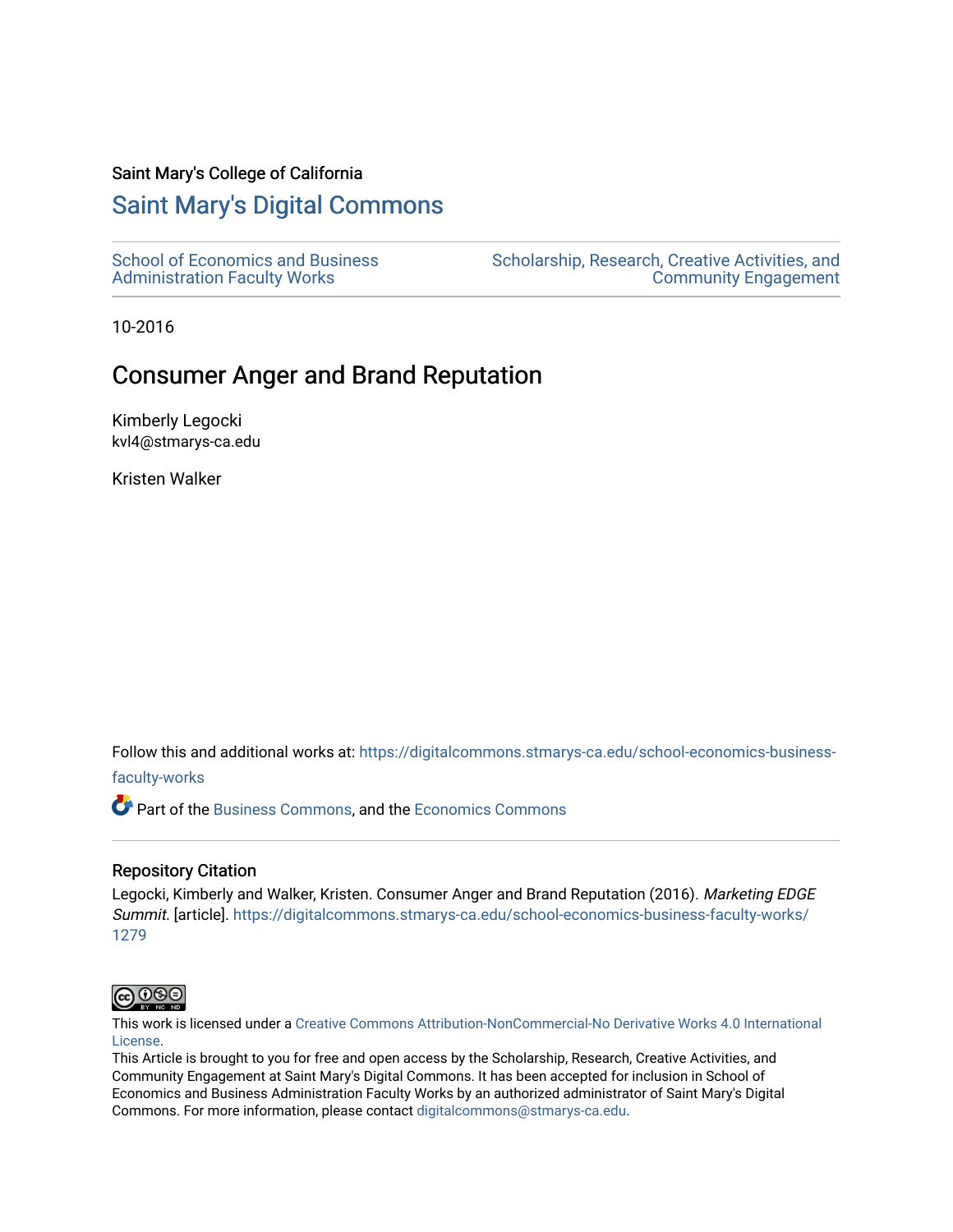## **This is OUTRAGEOUS!:**

# **Understanding Consumer Anger and Brand Reputation on**

### **Social Media**

Kimberly Legocki, Grenoble Ecole de Management Kristen Walker, California State University, Northridge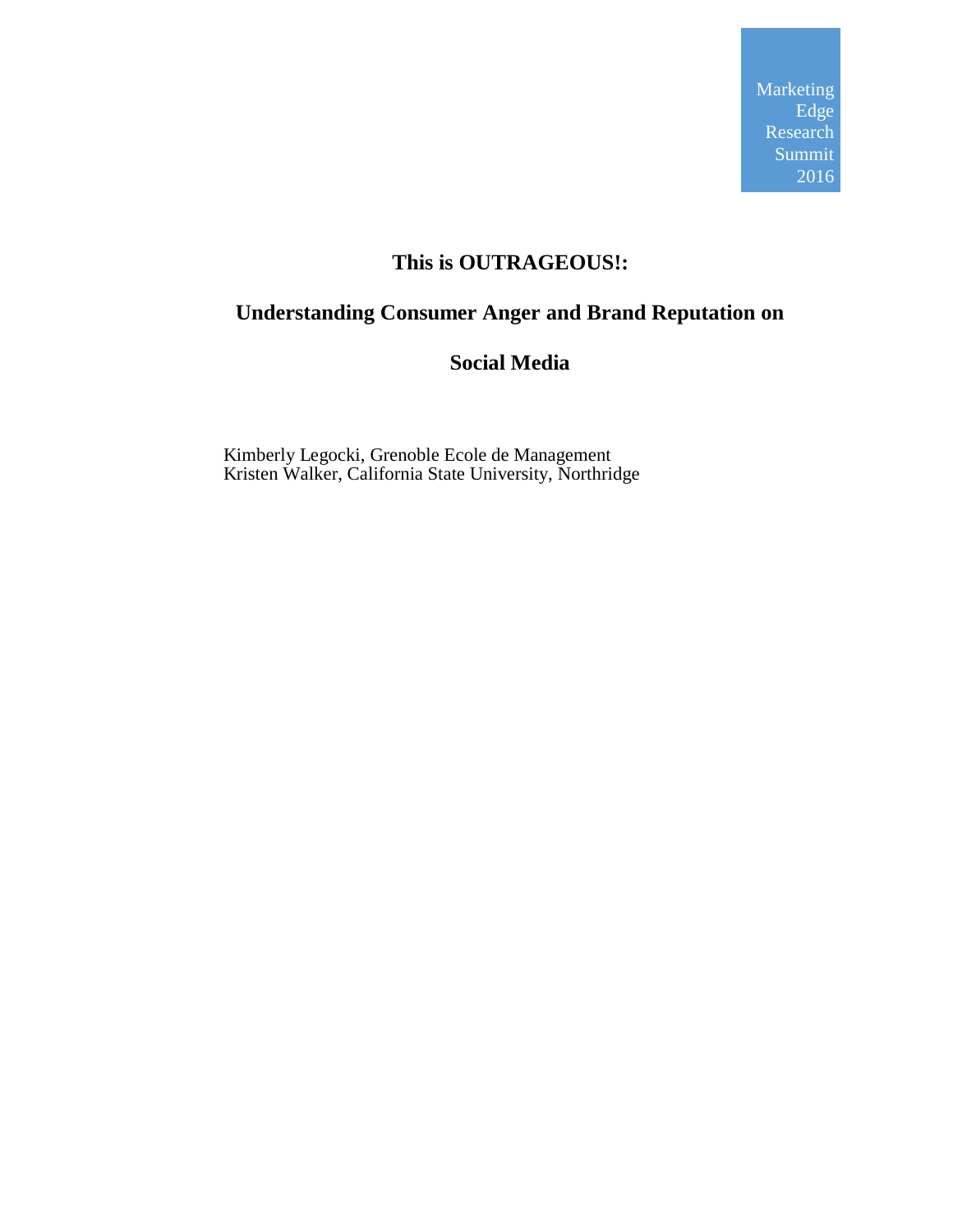*"As a consequence of social media, reputations built up over decades can be challenged in an instant."~* Jennifer Evans, Chief Risk Officer for Australia and New Zealand Banking Group

### **Introduction**

In a Deloitte study on strategic risk, leaders at 300 major global companies rated "reputation" as the highest impact risk area for their company in 2015. "Reputation risk is now the biggest risk concern, due in large measure to the rise of social media, which enables instantaneous global communications that make it harder for companies to control how they are perceived in the marketplace." (Deloitte, 2015, p. 4).

Recent examples validate these leaders' concern and illustrates how consumers are successfully spreading their messages via social media platforms to exact corporate, social or political accountability. For example, online outrage led to two human resource employees being fired from an \$800M health care company within days after indiscreetly placing an employment ad discouraging Haitian nurses in upstate New York from applying. (Lieberman, 2015) Such consumer behavior can be found across all industries and in both private and public sectors.

Emerging research is focusing on the trend of consumers who direct righteous anger toward brands via social media platforms to correct and prevent what the buyers perceive as injustice (Tripp and Bies, 2010) when they believe that a firm has opportunistically tried to take advantage of a situation.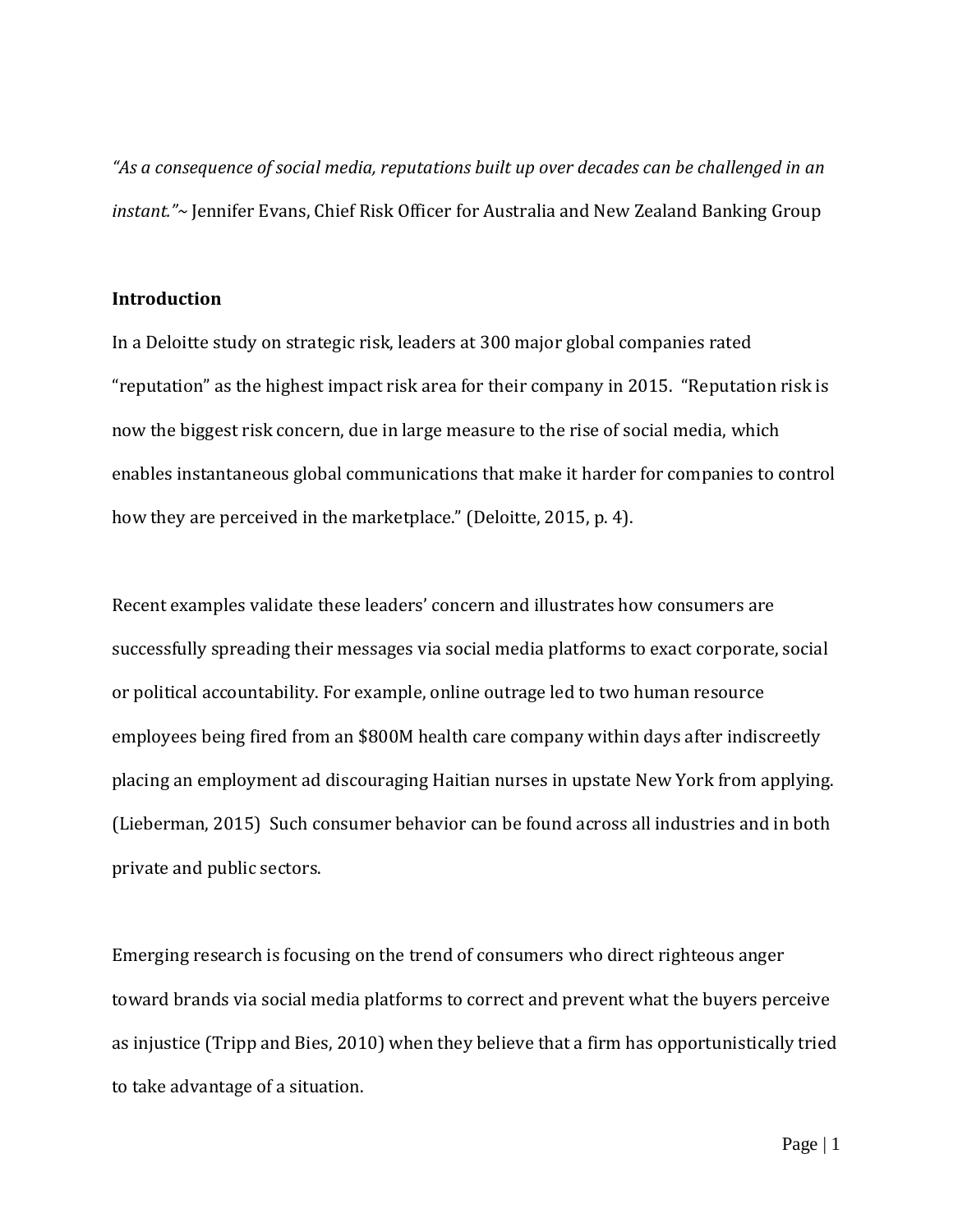Righteous anger on social media platforms arises suddenly and spreads quickly. Dollars spent on marketing campaigns and product development can be quickly negated by consumer reaction on social media, and can cost a company thousands of dollars to put right. (Igniyte, 2015)

This research will contribute to the growing body of literature focusing on righteous or moral anger from consumers. Studies in marketing have examined righteous anger and its role in workplace revenge (Tripp and Bies, 2010), customer revenge (Grégoire, Laufer and Tripp, 2009), and stakeholders' reactions to cases of brand social irresponsibility (Romani, Grappi and Bagozzi, 2013; Lindenmeier, Schleer, and Pricl, 2012; Antonett[i](mailto:paolo.antonetti@wbs.ac.uk) and Maklan, 2014). However, extant research has not clearly defined this type of behavior nor studied the underlying motives for consumers. In this increasingly connected digital age, when consumers perceive an injustice to themselves or others, it is easy to turn to digital technology to create and/or distribute content for the purpose of influencing corporate, social or political change.

We will contribute to the discussion by examining righteous anger within the context of social media to answer two questions. First, what are the underlying motives for consumers, when they perceive an injustice to themselves or others, utilize digital technology to create and/or distribute content for the purpose of influencing corporate, social or political change? Second, what is the impact of these motives and righteous anger on brand reputation?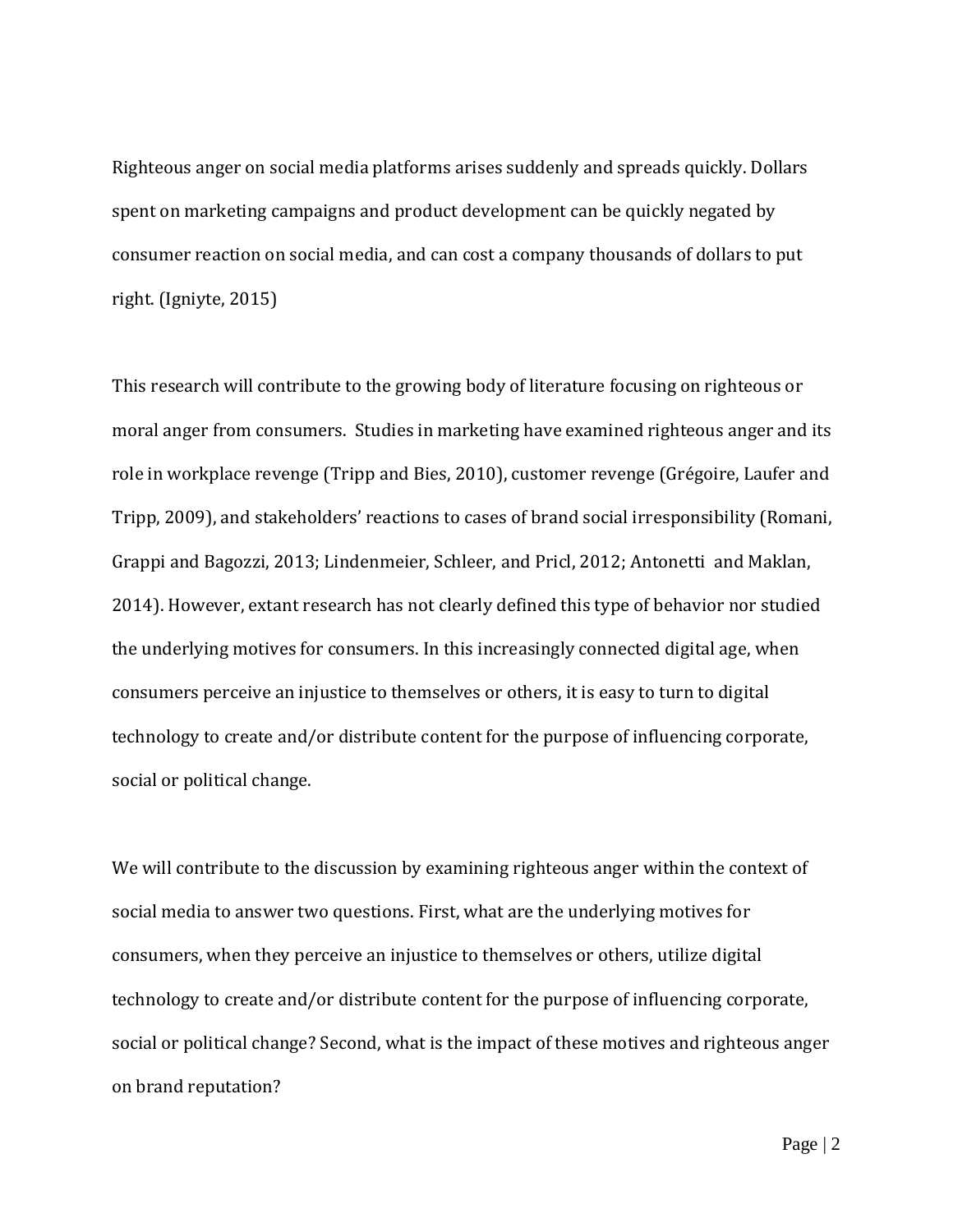We propose to define this unique form of consumer behavior that has been extensively studied, but not within this context, and will offer an analysis of differing degrees of consumer engagement based upon preliminary evaluation of activism situations on social media. This typology will serve as an updated response matrix for marketing and digital communication professionals who need to identify the difference between negative feedback regarding products and services and communication driven by persistent consumers fueled by a righteous anger to remedy a perceived injustice, while allowing companies to respond in an effective manner that will mitigate damage to brand reputation.

#### **Methodology**

Using a content analysis approach developed and tested by researchers for social media content (Makarem & Jae, 2015; Smith, Fischer, & Yongjian, 2012; Hoffman, 2011), this study will look at tweets, posts, blogs and videos to identify underlying motives related to righteous anger. Categories defined for the content analysis will serve as the foundation for developing our typology.

### **Significance**

Existing literature on righteous anger has yet to address consumers who are now not just connected but are hyper-connected (Friedman, 2013, p. A27) to the confluence of social media sites, mobile devices, mobile apps, real-time video streaming, ultra-high-speed Internet bandwidth, and photo sharing networks.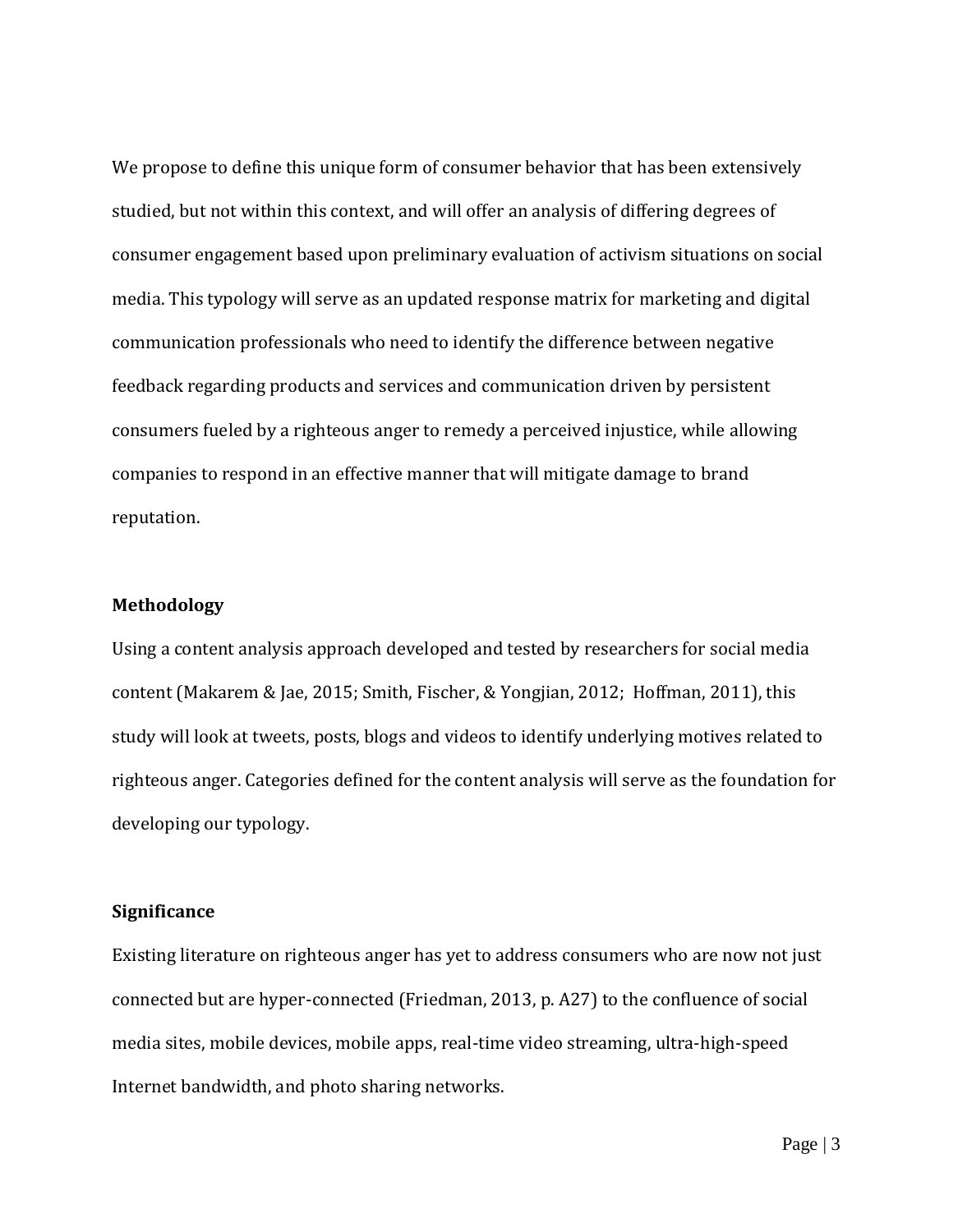This research will explore the underlying motives of consumers who are fueled by righteous anger and utilize social media as a way to call attention to a brand's behavior and to influence corporate, social or political change. Our primary outcome is to provide a typology that will enable digital marketing professionals to identify and respond to the public's righteous anger on social media in a manner that will protect brand reputation.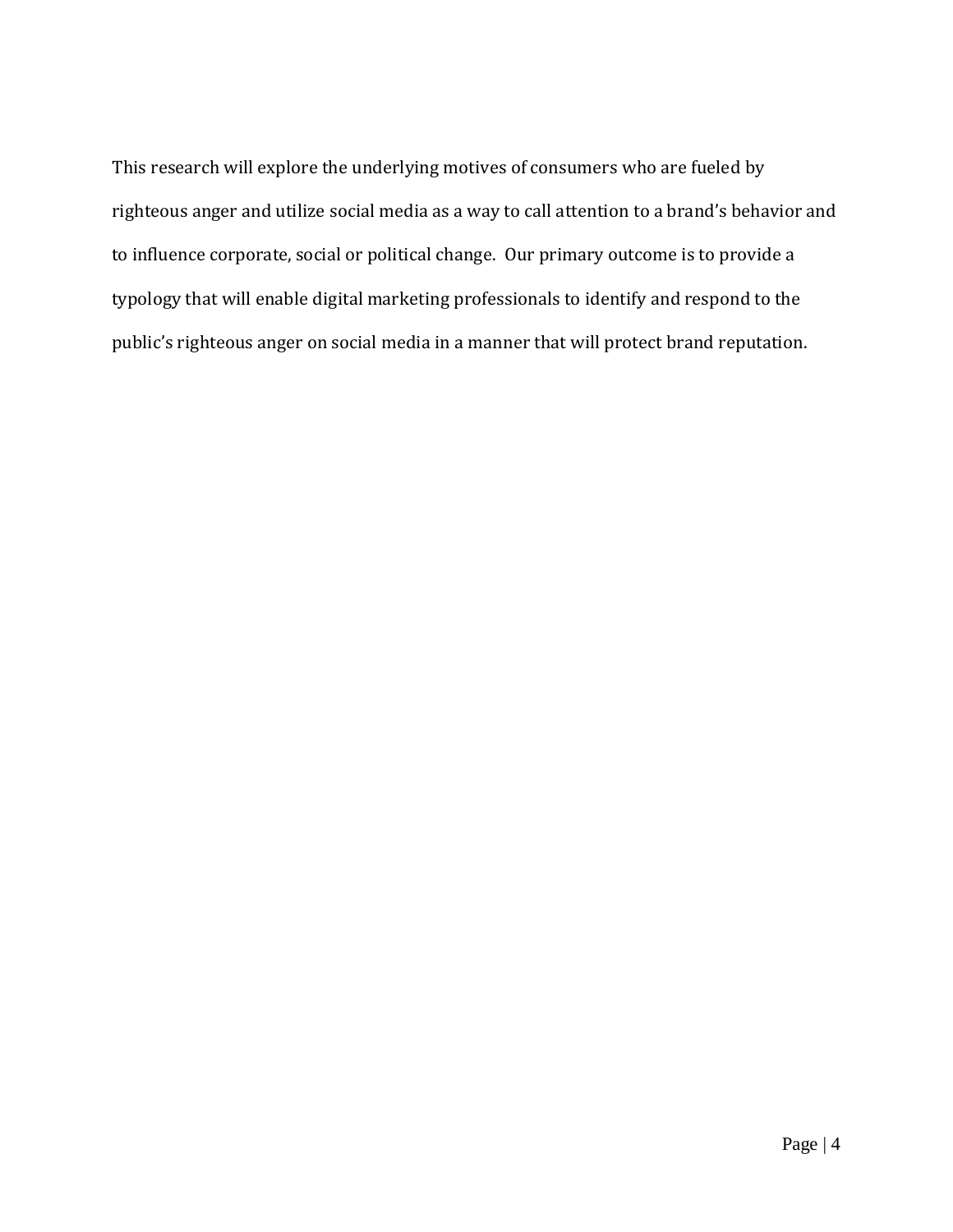#### **Bibliographic references**

- Antonetti, P., & Maklan, S. (2014). An extended model of moral outrage at corporate social irresponsibility. *Journal of Business Ethics*, 1-16.
- Deloitte. (2013). *Exploring Strategic Risk:* 300 executives around the world say their view of strategic risk is changing*.* Retrieved from

[http://www2.deloitte.com/content/dam/Deloitte/global/Documents/Governance-](http://www2.deloitte.com/content/dam/Deloitte/global/Documents/Governance-Risk-Compliance/dttl-grc-exploring-strategic-risk.pdf)[Risk-Compliance/dttl-grc-exploring-strategic-risk.pdf](http://www2.deloitte.com/content/dam/Deloitte/global/Documents/Governance-Risk-Compliance/dttl-grc-exploring-strategic-risk.pdf)

- Friedman, T. L. (2013, January 29). It's P.Q. and C.Q. as Much as I.Q. [Op-Ed]. *The New York Times.* Retrieved from http://www.nytimes.com/2013/01/30/opinion/friedmanits-pq-and-cq-as-much-as-iq.html?ref=opinion&\_r=0
- Grégoire, Y., Laufer, D., & Tripp, T. M. (2010). A comprehensive model of customer direct and indirect revenge: understanding the effects of perceived greed and customer power. *Journal of the Academy of Marketing Science*, *38*(6), 738-758.
- Hoffmann, S. (2011). Anti-consumption as a means to save jobs. *European Journal of Marketing*, *45*(11/12), 1702-1714.
- Igniyte (2015, May). The Business of Reviews new research released by Igniyte [Press release]. Retrieved from

https://www.igniyte.com/en/news/2015/05/%EF%BB%BFthe-business-ofreviews-new-research-released-by-igniyte/

- Kaplan, A. M., & Haenlein, M. (2011). Two hearts in three-quarter time: How to waltz the social media/viral marketing dance. *Business Horizons*, 54(3), 253-263.
- Kassarjian, H. H. (1977). Content analysis in consumer research. *Journal of consumer research*, 8-18.